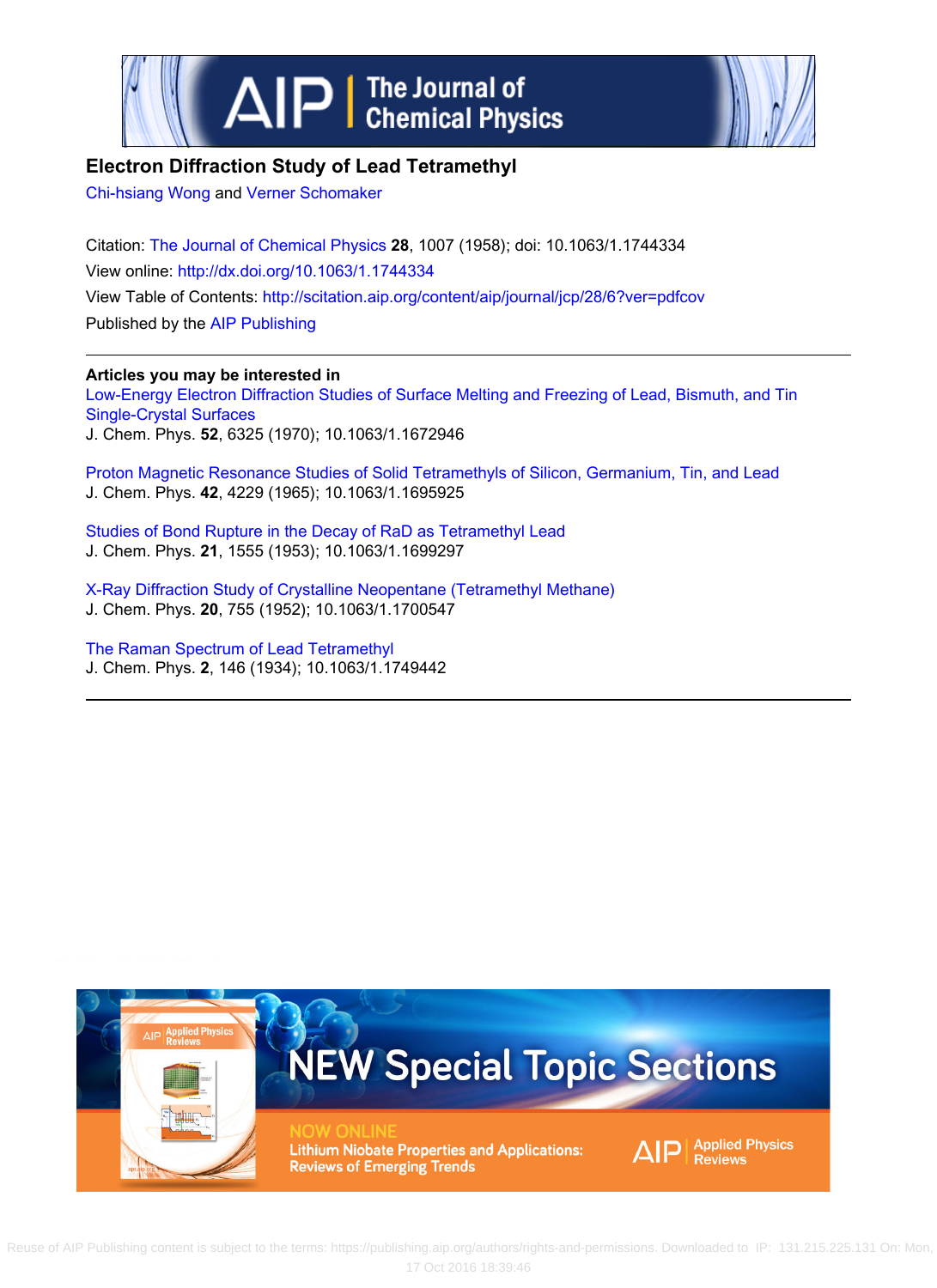# THE JOURNAL **OF CHEMICAL PHYSICS**

VOLUME 28, NUMBER 6 JUNE, 1958

## Electron Diffraction Study of Lead Tetramethyl<sup>†</sup>

CHI-HSIANG WONG AND VERNER ScHOMAKER *California Institute of Technology, Pasadena, California\**  (Received November 29, 1957)

A reinvestigation of  $Pb(CH_3)$ , has shown the diffraction pattern to be in agreement with a symmetrical molecular structure and the complex atomic scattering factors of Ibers and Hoerni. The measured interatomic distances are Pb-C = 2.203 $\pm$ 0.010 A and Pb $\cdot\cdot\cdot$  H = 2.79 $\pm$ 0.05 A.

EARLY electron diffraction studies led to reports of unequal bond length and hence of low symmetry for uranium hexafluoride, tungsten hexafluoride, osmium tetroxide, and a number of other molecules, all containing both heavy and light atoms. When the present investigation was begun, these results had just been explained<sup>1</sup> as representing not genuine molecular asymmetry but rather gross error in the atomic electron scattering factors used for the interpretation of the diffraction data. Tests of this explanation for molecules of undoubted symmetry seemed to be in order, and lead tetramethyl was chosen as the first. Meanwhile, Ibers and Hoerni2 have made new calculations of atomic scattering factors, and for these the new photographs provide an important experimental test.

An early study<sup>3</sup> of lead tetramethyl, based on inadequate photographs on which only three rings were measured, failed to reveal any anomaly.

#### EXPERIMENTAL

The sample of lead tetramethyl  $(99.8\%)$  was supplied by Dr. G. B. Guthrie, Jr., of the Bartlesville Laboratory of the U. S. Bureau of Mines. The photographs were made on Kodak-50 plates in our new apparatus at camera distance 9.627 cm and electron wavelength 0.0618 A; they were interpreted visually in the usual way.4

#### OUTLINE OF THEORY, RESULTS, AND DISCUSSION

The diffraction pattern (visual curve, Fig. 1) is indeed characteristic of a compound having two major interatomic disturbances of about equal weight and a few tenths of an angstrom difference in  $r$ . That is, the envelope of the molecular intensity curve decreases gradually to a minimum and then increases again. The conventional interpretation would accordingly be that there were two pairs of Pb-C bonds of difference length in the  $Pb(CH_3)_4$  molecule, but like the early examples just mentioned it would be wrong.

The essential point<sup>1</sup> is that the atomic scattering factor for electrons is not the *real* function conventionally assumed on the basis of the Born approximation-which is exact only in the limit of small *Z* and  $\lambda$ —but is instead a *complex* function  $f = |f| \exp(i\eta)$ , where both |f| and  $\eta$  are functions of  $Z$ ,  $s=\pi q/10=$  $(4\pi/\lambda)$  sin $\varphi/2$ , and  $\lambda$ . The usual intensity function then becomes

$$
sI(s) = k \sum_{ij} f_i f_j^* \frac{\sin r_{ij} s}{r_{ij}} = k \sum_{ij} |f_i||f_j|\cos(\Delta \eta) i_j \frac{\sin r_{ij} s}{r_{ij}},
$$

the phase angle  $\eta$  being an increasing function of both *Z* and s. The amplitude of a term reaches zero at a certain point  $s_{ij}^0$ , the cutoff point, and thereafter changes sign,  $s_{ij}^0$  being defined by  $(\Delta \eta)_{ij} = \eta_j - \eta_i = \pi/2$ .

1007

Copyright © 1958 by the American Institute of Physics

Reuse of AIP Publishing content is subject to the terms: https://publishing.aip.org/authors/rights-and-permissions. Downloaded to IP: 131.215.225.131 On: Mon,

<sup>•</sup> Contribution No. 2281 from the Gates and Crellin Labor-

This work was supported by the Office of Naval Research under Contract N6onr-24423.<br>
<sup>1</sup> V. Schomaker and R. Glauber, Nature 170, 290-291<br>
(1952).

<sup>&</sup>lt;sup>2</sup> J. A. Ibers and J. A. Hoerni, Acta Cryst. 7, 405 (1954).

<sup>&</sup>lt;sup>3</sup> L. O. Brockway and H. O. Jenkins. J. Am. Chem. Soc.

<sup>58,2036 (1936).</sup> 

<sup>&</sup>lt;sup>4</sup> K. Hedberg and A. J. Stosick, J. Am. Chem. Soc. 74, 954 (i 952).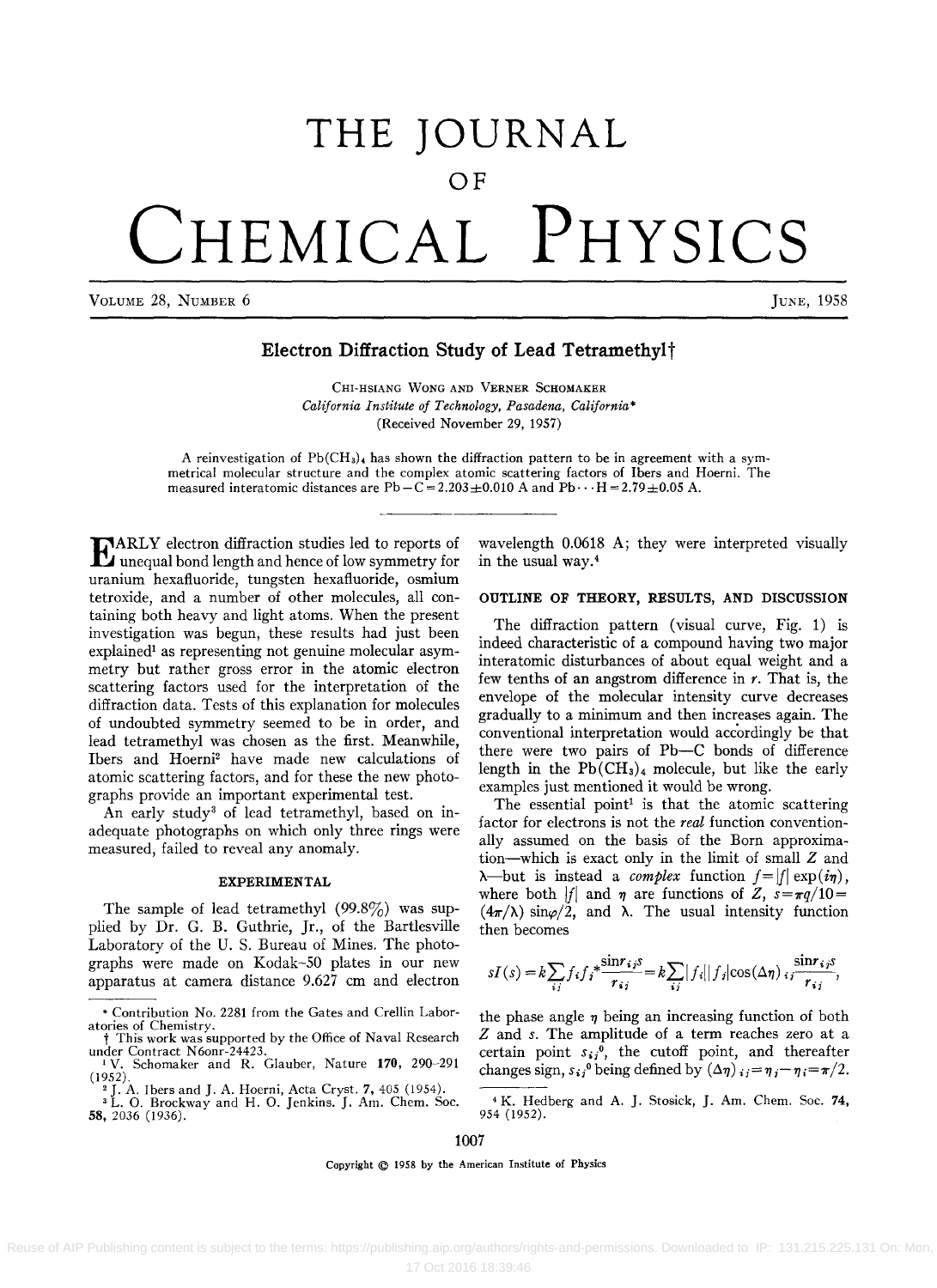1008

A single "heavy-light" term

$$
|f_i||f_j|\cos(\Delta\eta)\sqrt{\frac{\sin r_{ij}s}{r_{ij}}}
$$

of  $sI(s)$  is roughly equivalent to a pair of ordinary terms with coefficients  $\frac{1}{2}|f_i||f_j|$  and distance values  $(r+\Delta r/2)_{ij}$  and  $(r-\Delta r/2)_{ij}$ . The difference  $\Delta r_{ij}$  of the two virtual distances is referred to as the "apparent split"; it is given to a good approximation by

$$
\Delta r_{ij} \cdot s_{ij}{}^{0} = \pi.
$$

In this investigation, the atomic scattering amplitudes  $|f_i|$  were used for all the atoms just as given by



FIG. 1. Electron diffraction curves for  $Pb(CH_3)_4$ . The dashed part of the visual curve is a correction made after some of the calculated curves had been examined. The calculated curves are for models with  $PbC = 2.21A$ ,  $C-H = 1.09A$ .  $a_{C-H} = 0.00136A^2$ ,  $a_{Pb} \cdots_{H} = 0.006A^2$ , and the following varied parameter values.

| Model | Ph∴H<br>(A) | $\delta$ PbC<br>(A) | $\delta$ PbH<br>(A) | $a_{\rm C-C}$ <sup><math>\circ</math></sup><br>(A*) |
|-------|-------------|---------------------|---------------------|-----------------------------------------------------|
| A     | 2.80        | 0.12                | 0.15                | 0.0126                                              |
| в     | 2.80        | 0.14 <sup>b</sup>   | 0.15                | 0.0126                                              |
| C     | 2.80        | 0.13                | 0.15                | 0.0126                                              |
| Dа    | 2.80        | 0.13                | 0.15                | 0.0110                                              |
| E۰    | 2.80        | 0.13                | 0.15                | $\infty$                                            |
| F۰    | 2.80        | 0.13                | 0.15                | 0.0126                                              |
| Gв    | 2.90        | 0.13                | 0.15                | 0.0126                                              |
| H۵    | 2.70        | 0.13                | 0.15                | 0.0126                                              |
|       |             |                     |                     |                                                     |

<sup>a</sup> C—H terms omitted.<br>
b Theoretical value.<sup>2</sup><br>
e 2a<sub>ij</sub> =  $((\Delta r_{ij})^2)_{\text{Av}}$  -  $((\Delta r_{\text{Pb}-\text{C}})^2)_{\text{Av}}$ 

TABLE I. Quantitative comparison, model C. Summary of final results.

| Minimum                 |                    |                   | Maximum        |                    |                      |    |
|-------------------------|--------------------|-------------------|----------------|--------------------|----------------------|----|
| Ring                    | qo <sup>a</sup>    | $q_c/q_{\rm obs}$ | w              | $q_0$ <sup>a</sup> | $q_c/q_{\text{obs}}$ | w  |
|                         | 6.08               | 1.020c            | 0              | 11.07              | $0.957$ °            | 0  |
| $\overline{c}$          | 15.55              | 0.990             |                | 19.96              | $1.032$ <sup>o</sup> | 0  |
| $\overline{\mathbf{3}}$ | 25.79              | 0.988             | $\overline{2}$ | 29.44              | 0.988                | 5  |
|                         | 33.21              | 1.000             | $\overline{c}$ | 36.90              | $0.989$ <sup>o</sup> | 0  |
| $\frac{4}{5}$           | 39.92              | 0.952c            | 0              | 43.66              | 0.971                |    |
| 6                       | 47.64              | 1.003             |                | 52.68              | 0.993                | 2  |
| 7                       | 57.42              | 0.990             | 5              | 61.66              | 0.993                | 10 |
| 8                       | 65.88              | 0.997             | 10             | 70.40              | 0.996                | 10 |
| 9                       | 74.81              | 1.000             | 10             | 78.57              | 1.008                | 5  |
| 10                      | 83.31 <sup>b</sup> | 1.006             | 5              | 88.09b             | 1.001                | 2  |
| 11                      | 91.89b             | 1.009             | 2              | 97.27b             | 0.998                |    |

 $\langle q_c/q_{\rm obs} \rangle$ Ay: unweighted, 0.9959; weighted, 0.9970. Av dev: unweighted, 0.0069; weighted, 0.0049.

Final results and estimated limits of error:

 $Pb-C = 2.21 \times 0.9970 = 2.203$  A ( $\pm 0.010$  A).  $Pb \cdots H = 2.80 \times 0.9970 = 2.79$  A ( $\pm 0.05$  A). C-H = 1.09, assumed.  $\angle HCPb = 109.0^{\circ} \pm 4.0^{\circ}$ .  $q_{\rm Pbc}^0 = 10/\pi s_{\rm PbC}^0 = 38.5 \pm 1.5.$  $q_{\rm PbH}^0 = 33.3 \pm 3.5.$ 

Av. of C. W. and V. S.

<sup>o</sup> Not included in unweighted average.

Ibers and Hoerni,<sup>2</sup> but the phase angle differences were varied somewhat. The intensity function was approximately modified, as described in Appendix I, for convenience of calculation by our routine punched-card method.<sup>5</sup>

The calculated curves, some of which are shown in Fig. 1, demonstrate the sensitivity of the diffraction pattern to variation of the critical parameters. It turns out that in the region of the Pb—C cutoff point  $(q \sim 38)$ , the pattern is extremely responsive to almost all the parameters. As an outstanding example, maximum 4, indicated by heavy bars in Fig. 1, is a very sharp although rather weak feature. To fit maximum 4 to its observed position and shape, the cutoff points of both Pb-C and Pb $\cdots$ H have to be moved out about  $10\%$  from the calculated value<sup>2</sup> (curves A, B, and C), and the temperature factors of C...C and Pb...H have to be critically adjusted (curves  $C$ ,  $D$ , and  $E$ ). The resulting temperature factors are consistent with the observed vibrational frequencies.<sup>6</sup>

The C-H term, as expected, does not play an important role (curves  $C$  and  $F$ ). Our data do provide a determination of the Pb $\cdots$ H distance (curves G and  $H$ ). Curve C, based on our best model, is in excellent agreement with the visual curve and measured ring diameters; see Fig. 1 and Table I.

<sup>&</sup>lt;sup>5</sup> Shaffer, Schomaker, and Pauling, J. Chem. Phys. 14, 659 (1946).

Voung, Koehler, and McKinney, J. Am. Chem. Soc. 69, 1410 (1947).